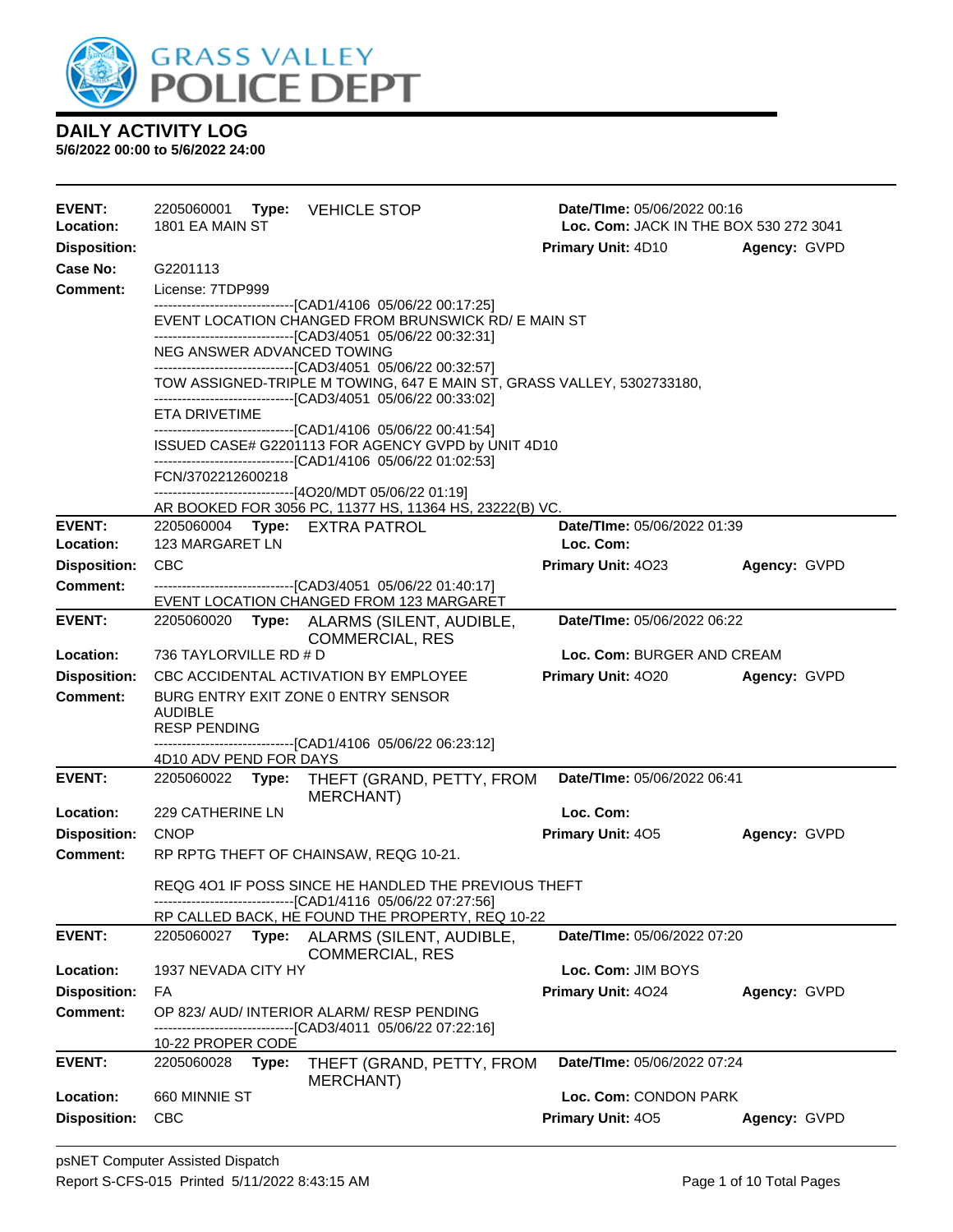

| <b>Comment:</b>            | RP RPTG ATTEMPTED THEFT, OCC'D YESTERDAY, REQG 10-21                                                                                      |                                                                                                                                                                  |                                                                                         |              |  |
|----------------------------|-------------------------------------------------------------------------------------------------------------------------------------------|------------------------------------------------------------------------------------------------------------------------------------------------------------------|-----------------------------------------------------------------------------------------|--------------|--|
|                            | -------------------------[4O5/MDT 05/06/22 08:02]<br>RP STATES SU FLUKE THINKS HE OWES HIM MONEY FOR MARIJUANA FROM SEVERAL YEARS AGO. RP |                                                                                                                                                                  |                                                                                         |              |  |
|                            | DENIES THIS AND STATED SU GRABBED HIS DISC GOLF BAG AND TRIED TO ROB HIM. RP REQ LOG ENTRY                                                |                                                                                                                                                                  |                                                                                         |              |  |
|                            |                                                                                                                                           | AND WILL CALL IF SU RETURNS TO PARK TO CAUSE ISSUES.                                                                                                             |                                                                                         |              |  |
| <b>EVENT:</b>              | 2205060029                                                                                                                                | Type: ALARMS (SILENT, AUDIBLE,<br><b>COMMERCIAL, RES</b>                                                                                                         | Date/TIme: 05/06/2022 07:27                                                             |              |  |
| <b>Location:</b>           | 646 SUTTON WY                                                                                                                             |                                                                                                                                                                  | Loc. Com: STAPLES                                                                       |              |  |
| <b>Disposition:</b>        | FA ACCIDENTAL BY A PIGEON                                                                                                                 |                                                                                                                                                                  | Primary Unit: 4024                                                                      | Agency: GVPD |  |
| <b>Comment:</b>            |                                                                                                                                           | OP 465/ AUD/ RECEIVING MOTION/ RESP PENDING                                                                                                                      |                                                                                         |              |  |
| <b>EVENT:</b>              | 2205060030                                                                                                                                | Type: DRUGS (ANY NARCOTIC<br><b>RELATED OFFENSE)</b>                                                                                                             | Date/TIme: 05/06/2022 07:45                                                             |              |  |
| Location:                  | 660 MINNIE ST                                                                                                                             |                                                                                                                                                                  | Loc. Com: CONDON PARK                                                                   |              |  |
| <b>Disposition:</b>        | <b>EXTP</b>                                                                                                                               | CBC ADVISED MUNI CODE, FWD TO DAYS FOR                                                                                                                           | Primary Unit: 4018                                                                      | Agency: GVPD |  |
| <b>Comment:</b>            |                                                                                                                                           | RP RPTG SUBJS DISTRIBUTING MJ IN THE PARKING LOT. STATING THEY STAY THERE OVER NIGHT. RP<br>MORE WORRIED ABOUT PARKING AVAILABILITY FOR THE EVENT IN A FEW DAYS. |                                                                                         |              |  |
|                            |                                                                                                                                           | WHI VAN, GRY TRUCK, "AND ANOTHER ONE"                                                                                                                            |                                                                                         |              |  |
| <b>EVENT:</b>              | 2205060033                                                                                                                                | Type: 911 UNKNOWN<br>(HANGUPS, ABAN'S)                                                                                                                           | Date/TIme: 05/06/2022 08:09                                                             |              |  |
| Location:                  | 757 SUTTON WY<br>Loc. Com: WELLS FARGO                                                                                                    |                                                                                                                                                                  |                                                                                         |              |  |
| <b>Disposition:</b>        | FA MNGR ON SCENE, BUSINESS C4                                                                                                             |                                                                                                                                                                  | Primary Unit: 4024                                                                      | Agency: GVPD |  |
| <b>Comment:</b>            | 911 ABANDON                                                                                                                               |                                                                                                                                                                  |                                                                                         |              |  |
|                            | NEG ANSWER ON CALL BACK,                                                                                                                  | ------------------------[CAD3/4011_05/06/22_08:12:43]                                                                                                            |                                                                                         |              |  |
| <b>EVENT:</b>              | 2205060039                                                                                                                                | Type: COMMUNITY POLICING<br><b>ACTION</b>                                                                                                                        | Date/TIme: 05/06/2022 08:31                                                             |              |  |
| <b>Disposition:</b>        | CBC 98T                                                                                                                                   |                                                                                                                                                                  | Primary Unit: 4017                                                                      | Agency: GVPD |  |
| <b>Comment:</b>            |                                                                                                                                           |                                                                                                                                                                  |                                                                                         |              |  |
| <b>EVENT:</b><br>Location: | 2205060043 Type:<br>661 BRIGHTON ST                                                                                                       | <b>TRESPASS</b>                                                                                                                                                  | Date/TIme: 05/06/2022 08:53<br>Loc. Com:                                                |              |  |
| <b>Disposition:</b>        | CBC 98T, SUBJ OFF PROPERTY                                                                                                                |                                                                                                                                                                  | <b>Primary Unit: 4017</b>                                                               | Agency: GVPD |  |
| <b>Comment:</b>            |                                                                                                                                           |                                                                                                                                                                  | 911 TRANSIENT MALE SETTING UP A CAMP ON RPS PROPERTY. RP IS CONCERNED BECAUSE SHE LIVES |              |  |
|                            | ALONE.                                                                                                                                    |                                                                                                                                                                  |                                                                                         |              |  |
|                            | RP WONT BE ON SCENE.                                                                                                                      | -------------------------------[CAD3/4011_05/06/22_08:54:21]                                                                                                     |                                                                                         |              |  |
|                            | DRIVEWAY BEHIND THE WOOD                                                                                                                  | CHURCH ON YOUR LEFT, SECOND DRIVEWAY ON THE RIGHT. SU CAMPED OUT ON THE LEFT SIDE OF THE<br>------------------------[CAD3/4011 05/06/22 09:28:46]                |                                                                                         |              |  |
|                            | PENDING PER 4017                                                                                                                          |                                                                                                                                                                  |                                                                                         |              |  |
| <b>EVENT:</b>              | 2205060046<br>Type:                                                                                                                       | DISTURBANCE (NOISE,<br>MUSIC, VERBAL, BARKI                                                                                                                      | Date/TIme: 05/06/2022 08:59                                                             |              |  |
| Location:                  | 1008 PLAZA DR                                                                                                                             |                                                                                                                                                                  | Loc. Com: FLYERS/EXXON                                                                  |              |  |
| <b>Disposition:</b>        | UTL                                                                                                                                       |                                                                                                                                                                  | <b>Primary Unit:</b>                                                                    | Agency: GVPD |  |
| <b>Comment:</b>            |                                                                                                                                           | RP RPTG TRANSIENT REFUSING TO LEAVE, APPEARS 11550, TALKING TO HIMSELF AND ARMS FLAILING<br>AROUND. KEEPS TRYING TO BUY ALC HOWEVER RP REFUSED TO SELL HIM IT    |                                                                                         |              |  |
| <b>EVENT:</b><br>Location: | 2205060047 Type:<br><b>STATION HOUSE</b>                                                                                                  | <b>VEHICLE STOP</b>                                                                                                                                              | Date/TIme: 05/06/2022 09:02<br>Loc. Com:                                                |              |  |
| <b>Disposition:</b>        | MERGED 2205060041                                                                                                                         |                                                                                                                                                                  | Primary Unit: 4018                                                                      | Agency: GVPD |  |
|                            |                                                                                                                                           |                                                                                                                                                                  |                                                                                         |              |  |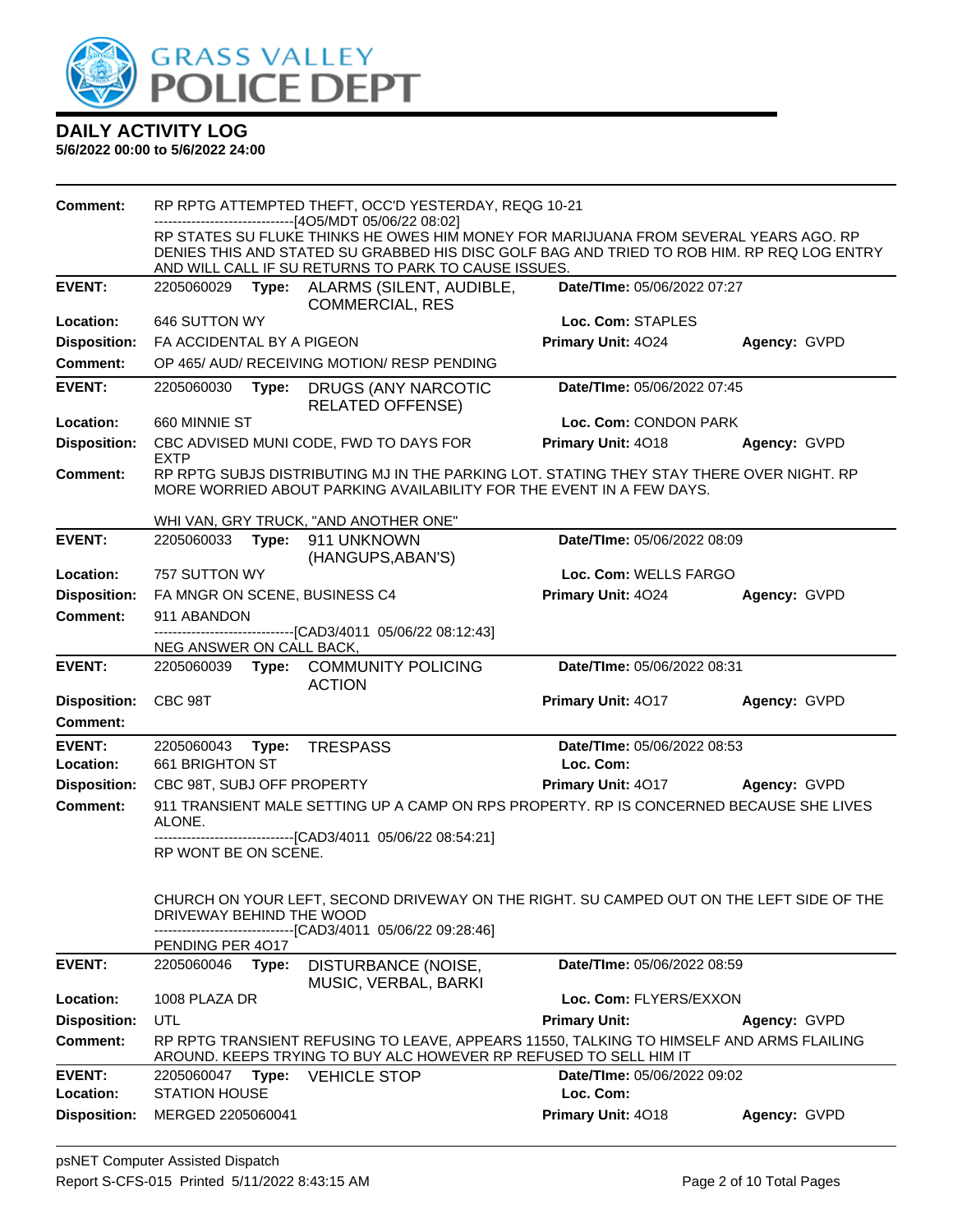

| Comment:            | License:<br>MOPED, NO PLATE   | ***** EVENT CLOSED BY CAD1 WITH COMMENT-2205060041                                                                                                                                                                                                                                                                                                                                                                                                          |                              |              |
|---------------------|-------------------------------|-------------------------------------------------------------------------------------------------------------------------------------------------------------------------------------------------------------------------------------------------------------------------------------------------------------------------------------------------------------------------------------------------------------------------------------------------------------|------------------------------|--------------|
| <b>EVENT:</b>       | 2205060054<br>Type:           | FRAUD                                                                                                                                                                                                                                                                                                                                                                                                                                                       | Date/TIme: 05/06/2022 09:24  |              |
| Location:           | 428 BRUNSWICK RD              |                                                                                                                                                                                                                                                                                                                                                                                                                                                             | Loc. Com: CHASE 530 477 0470 |              |
| <b>Disposition:</b> | <b>RPT</b>                    |                                                                                                                                                                                                                                                                                                                                                                                                                                                             | <b>Primary Unit: 405</b>     | Agency: GVPD |
| <b>Case No:</b>     | G2201115                      |                                                                                                                                                                                                                                                                                                                                                                                                                                                             |                              |              |
| Comment:            |                               | RP RPTG FRAUD CHECKS DROPPED OFF IN THE DROP BOX                                                                                                                                                                                                                                                                                                                                                                                                            |                              |              |
|                     |                               | -------------------------------[CAD1/4116 05/06/22 09:56:26]<br>ISSUED CASE# G2201115 FOR AGENCY GVPD by UNIT 4O5                                                                                                                                                                                                                                                                                                                                           |                              |              |
| <b>EVENT:</b>       |                               | 2205060055 Type: ANIMALS (ABUSE, LOOSE,<br>FOUND, INJURED)                                                                                                                                                                                                                                                                                                                                                                                                  | Date/TIme: 05/06/2022 09:26  |              |
| Location:           | 275 DORSEY DR                 |                                                                                                                                                                                                                                                                                                                                                                                                                                                             | Loc. Com:                    |              |
| <b>Disposition:</b> | RPT INPOUNDMENT NOTICE LEFT   |                                                                                                                                                                                                                                                                                                                                                                                                                                                             | Primary Unit: 4Z32           | Agency: GVPD |
| <b>Case No:</b>     | G2201116                      |                                                                                                                                                                                                                                                                                                                                                                                                                                                             |                              |              |
| <b>Comment:</b>     |                               | -------------------------------[CAD3/4011_05/06/22 09:26:18]<br>EVENT LOCATION CHANGED FROM 275 DORSEY<br>---------------------------------[CAD1/4116 05/06/22 10:15:48]<br>ISSUED CASE# G2201116 FOR AGENCY GVPD by UNIT 4Z32                                                                                                                                                                                                                              |                              |              |
| <b>EVENT:</b>       | 2205060056 Type: ALL OTHERS   |                                                                                                                                                                                                                                                                                                                                                                                                                                                             | Date/TIme: 05/06/2022 09:27  |              |
| Location:           | <b>760 ZION ST</b>            |                                                                                                                                                                                                                                                                                                                                                                                                                                                             | Loc. Com:                    |              |
| <b>Disposition:</b> | CBC                           |                                                                                                                                                                                                                                                                                                                                                                                                                                                             | Primary Unit: 4017           | Agency: GVPD |
| <b>Comment:</b>     |                               | --------------------------------[CAD3/4011 05/06/22 09:28:02]<br>EVENT LOCATION CHANGED FROM NEVADA CITY INN                                                                                                                                                                                                                                                                                                                                                |                              |              |
| <b>EVENT:</b>       | 2205060064<br>Type:           | <b>DISTURBANCE (NOISE,</b><br>MUSIC, VERBAL, BARKI                                                                                                                                                                                                                                                                                                                                                                                                          | Date/TIme: 05/06/2022 09:58  |              |
| Location:           | 421 MARSHALL ST               |                                                                                                                                                                                                                                                                                                                                                                                                                                                             | Loc. Com:                    |              |
| <b>Disposition:</b> | <b>CBC MSG LEFT</b>           |                                                                                                                                                                                                                                                                                                                                                                                                                                                             | <b>Primary Unit: 4024</b>    | Agency: GVPD |
| <b>Comment:</b>     |                               | RP RPTG SU THAT LIVES AT 123 PINE ST JUST CAME TO RPS RES AND TRIED TO OPEN HER FRONT DOOR.<br>RP IS NOT HOME, COULD SEE IT ON HER CAMERA.                                                                                                                                                                                                                                                                                                                  |                              |              |
|                     |                               | RP ALSO STATING THE PINE ST ADDRESS IS A NEW DRUG HOUSE.                                                                                                                                                                                                                                                                                                                                                                                                    |                              |              |
|                     |                               | AMA DRK BASEBALL HAT, DRK SHORTS, DRK SHIRT.                                                                                                                                                                                                                                                                                                                                                                                                                |                              |              |
|                     | TRIED TO OPEN HER RES         | -------------------------------[CAD3/4011 05/06/22 09:59:51]<br>SU IS BACK AT HIS RES. RP REQG 10-21 AS WELL, BELIEVES THE SU IS UPSET W/ HER WHICH IS WHY HE                                                                                                                                                                                                                                                                                               |                              |              |
| <b>EVENT:</b>       | 2205060075<br>Type:           | DRUGS (ANY NARCOTIC<br><b>RELATED OFFENSE)</b>                                                                                                                                                                                                                                                                                                                                                                                                              | Date/TIme: 05/06/2022 11:00  |              |
| Location:           | 2094 NEVADA CITY HY           |                                                                                                                                                                                                                                                                                                                                                                                                                                                             | Loc. Com: DUTCH BROTHERS     |              |
| <b>Disposition:</b> | ARA 11364 11350HS AND WARRANT |                                                                                                                                                                                                                                                                                                                                                                                                                                                             | Primary Unit: 4018           | Agency: GVPD |
| <b>Case No:</b>     | G2201117                      |                                                                                                                                                                                                                                                                                                                                                                                                                                                             |                              |              |
| <b>Comment:</b>     | POSS H&S DEAL                 |                                                                                                                                                                                                                                                                                                                                                                                                                                                             |                              |              |
|                     |                               | ------------------------------[SUPV01/3675_05/06/22 11:05:47]<br>EVENT LOCATION CHANGED FROM DUTCH BROS<br>--------------------------------[CAD1/4116 05/06/22 11:21:03]<br>ISSUED CASE# G2201117 FOR AGENCY GVPD by UNIT 4O18<br>-------------------------------[CAD1/4116_05/06/22 11:45:17]<br>ISSUED CASE# G2201118 FOR AGENCY GVPD by UNIT 4O17<br>-------------------------------[CAD3/4011 05/06/22 12:27:12]<br>AR BOOKED 11364 11350HS AND WARRANT |                              |              |
| <b>EVENT:</b>       | 2205060075                    | Type: DRUGS (ANY NARCOTIC<br><b>RELATED OFFENSE)</b>                                                                                                                                                                                                                                                                                                                                                                                                        | Date/TIme: 05/06/2022 11:00  |              |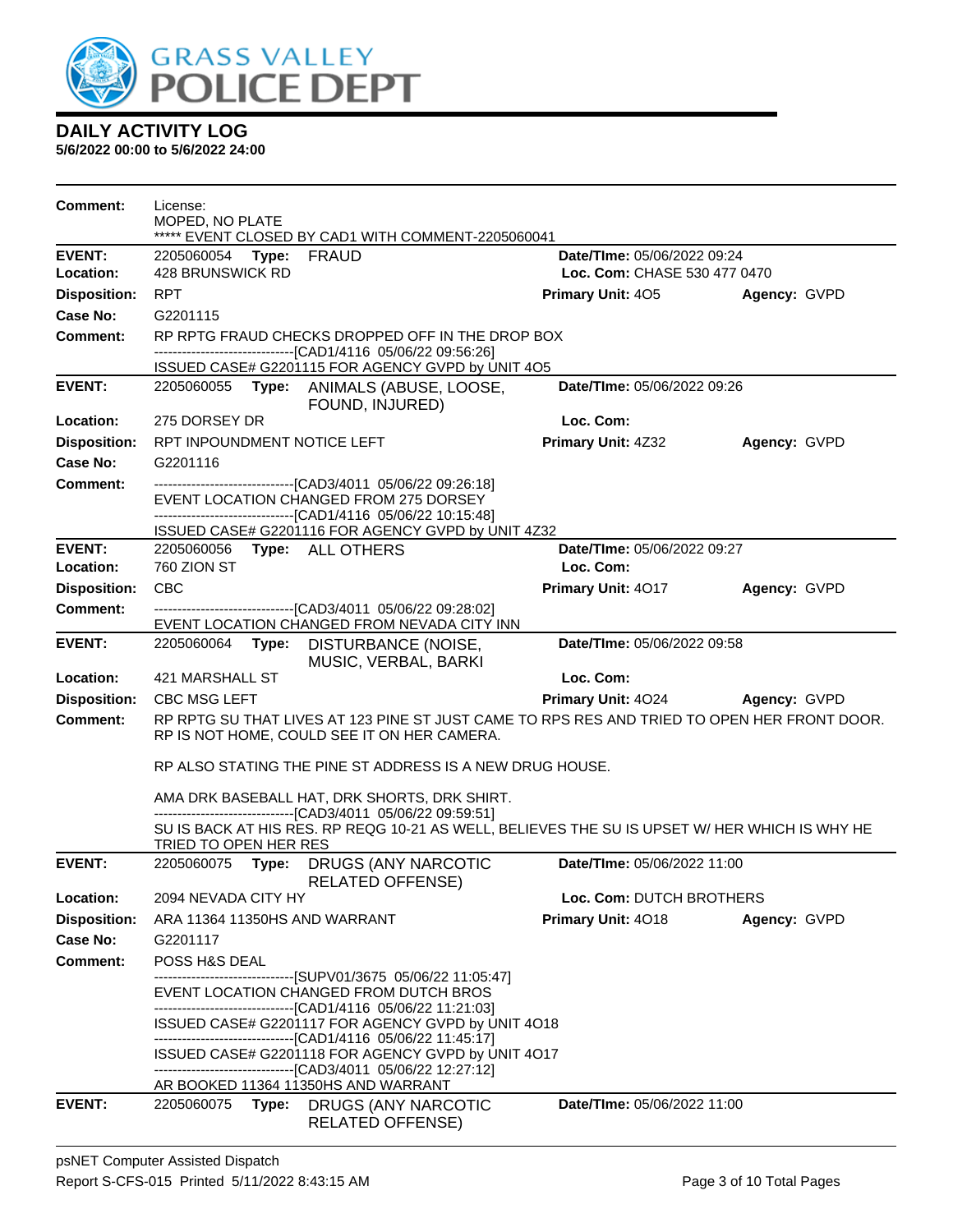

| Location:           | 2094 NEVADA CITY HY                                                                                                                                                                                                                        |       |                                                                                                                                                                                                                                                                                                                                         | Loc. Com: DUTCH BROTHERS                             |              |
|---------------------|--------------------------------------------------------------------------------------------------------------------------------------------------------------------------------------------------------------------------------------------|-------|-----------------------------------------------------------------------------------------------------------------------------------------------------------------------------------------------------------------------------------------------------------------------------------------------------------------------------------------|------------------------------------------------------|--------------|
| <b>Disposition:</b> |                                                                                                                                                                                                                                            |       | ARA 11364 11350HS AND WARRANT                                                                                                                                                                                                                                                                                                           | <b>Primary Unit: 4018</b>                            | Agency: GVPD |
| Case No:            | G2201118                                                                                                                                                                                                                                   |       |                                                                                                                                                                                                                                                                                                                                         |                                                      |              |
| <b>Comment:</b>     | POSS H&S DEAL                                                                                                                                                                                                                              |       |                                                                                                                                                                                                                                                                                                                                         |                                                      |              |
|                     |                                                                                                                                                                                                                                            |       | -------------------------------[SUPV01/3675 05/06/22 11:05:47]<br>EVENT LOCATION CHANGED FROM DUTCH BROS<br>-------------------------------[CAD1/4116 05/06/22 11:21:03]                                                                                                                                                                |                                                      |              |
|                     |                                                                                                                                                                                                                                            |       | ISSUED CASE# G2201117 FOR AGENCY GVPD by UNIT 4O18<br>-------------------------------[CAD1/4116 05/06/22 11:45:17]                                                                                                                                                                                                                      |                                                      |              |
|                     |                                                                                                                                                                                                                                            |       | ISSUED CASE# G2201118 FOR AGENCY GVPD by UNIT 4O17<br>-------------------------------[CAD3/4011 05/06/22 12:27:12]                                                                                                                                                                                                                      |                                                      |              |
|                     |                                                                                                                                                                                                                                            |       | AR BOOKED 11364 11350HS AND WARRANT                                                                                                                                                                                                                                                                                                     |                                                      |              |
| <b>EVENT:</b>       |                                                                                                                                                                                                                                            |       | 2205060081 Type: TRAFFIC (DUI, PARKING,                                                                                                                                                                                                                                                                                                 | Date/TIme: 05/06/2022 11:27                          |              |
| Location:           | 20 STATE/49/20 RAMP                                                                                                                                                                                                                        |       | SPEED, HAZ                                                                                                                                                                                                                                                                                                                              | Loc. Com: WB                                         |              |
| <b>Disposition:</b> | <b>HBD</b>                                                                                                                                                                                                                                 |       |                                                                                                                                                                                                                                                                                                                                         | <b>Primary Unit:</b>                                 | Agency: GVPD |
| <b>Comment:</b>     | 911 ABAN.                                                                                                                                                                                                                                  |       |                                                                                                                                                                                                                                                                                                                                         |                                                      |              |
|                     |                                                                                                                                                                                                                                            |       | -------------------------------[CAD3/4011 05/06/22 11:28:07]<br>EVENT CALL TYPE CHANGED FROM 911<br>EVENT LOCATION CHANGED FROM LAT: 39.21023100 LONG: -121.073616 GRASS VALLEY                                                                                                                                                         |                                                      |              |
|                     |                                                                                                                                                                                                                                            |       | -------------------------------[CAD3/4011 05/06/22 11:28:35]<br>ADDITIONAL 911 RPTG 20002 JUST OCC'D LP# 8TVJ244 BLK ESC.<br>-------------------------------[CAD3/4011 05/06/22 11:53:04]                                                                                                                                               |                                                      |              |
|                     | TRF TO CHP                                                                                                                                                                                                                                 |       |                                                                                                                                                                                                                                                                                                                                         |                                                      |              |
| <b>EVENT:</b>       | ***** EVENT CLOSED BY CAD3                                                                                                                                                                                                                 |       | 2205060082 Type: ASSAULTS, BATTERY (415                                                                                                                                                                                                                                                                                                 | Date/TIme: 05/06/2022 11:30                          |              |
|                     |                                                                                                                                                                                                                                            |       | PHYSICAL)                                                                                                                                                                                                                                                                                                                               |                                                      |              |
| Location:           | 104 CATHERINE LN                                                                                                                                                                                                                           |       |                                                                                                                                                                                                                                                                                                                                         | Loc. Com: GRASS VALLEY CHIROPRACTIC<br><b>CENTER</b> |              |
| <b>Disposition:</b> | <b>CBC</b>                                                                                                                                                                                                                                 |       |                                                                                                                                                                                                                                                                                                                                         | <b>Primary Unit: 405</b>                             | Agency: GVPD |
| <b>Comment:</b>     | 911 RPTNG PHLEBOTOMIST MISSED THE VEIN TWICE AND RP GOT UPSET, 415V ENSUED, DOCTOR THREW<br>RPS PAPERWORK ON THE FLOOR AND PHYSICALLY REMOVED RP FROM THE OFFICE. RP NO LONGER ON<br>SCENE, OCC'D AN HOUR AGO. DECLINED MEDICAL, REQ 10-21 |       |                                                                                                                                                                                                                                                                                                                                         |                                                      |              |
|                     | COMPLAINT.                                                                                                                                                                                                                                 |       | ------------------------------[4O5/MDT 05/06/22 11:38]<br>RP STATED HE WAS ASKED TO LEAVE AND WAS THEN PHYSICALLY REMOVED FROM THE OFFICE. I BEGAN<br>TO EXPLAIN HE COULD BE REMOVED IF HE FAILED TO LEAVE HOWEVER RP DOES NOT BELIEVE HE COULD<br>BE TOUCHED. HE WAS ADVISED TO PROVIDE A WRITTEN STATEMENT AND WE WOULD LOOK INTO HIS |                                                      |              |
| <b>EVENT:</b>       | 2205060089                                                                                                                                                                                                                                 | Type: | THEFT (GRAND, PETTY, FROM<br><b>MERCHANT)</b>                                                                                                                                                                                                                                                                                           | Date/TIme: 05/06/2022 11:48                          |              |
| Location:           | 972 SUTTON WY                                                                                                                                                                                                                              |       |                                                                                                                                                                                                                                                                                                                                         | Loc. Com: BEST WESTERN 530 273 1393                  |              |
| <b>Disposition:</b> | UTL UTL                                                                                                                                                                                                                                    |       |                                                                                                                                                                                                                                                                                                                                         | <b>Primary Unit: 4017</b>                            | Agency: GVPD |
| <b>Comment:</b>     |                                                                                                                                                                                                                                            |       | RP RPTG SOMEONE THAT ISNT A GUEST JUST ATE BREAKFAST THERE.                                                                                                                                                                                                                                                                             |                                                      |              |
|                     |                                                                                                                                                                                                                                            |       | TALL, LARGER MALE, DRK HAIR, BLU RUNNING PANTS W/WHI STRIPES, DRK GREEN JACKET<br>------------------------------[4O5/MDT 05/06/22 12:02]                                                                                                                                                                                                |                                                      |              |
|                     |                                                                                                                                                                                                                                            |       | RP REQUESTS AREA CHECK FOR 602 PC AGAINST SUBJECT                                                                                                                                                                                                                                                                                       |                                                      |              |
| <b>EVENT:</b>       |                                                                                                                                                                                                                                            |       |                                                                                                                                                                                                                                                                                                                                         |                                                      |              |
| Location:           | 2205060094                                                                                                                                                                                                                                 |       | Type: ANIMALS (ABUSE, LOOSE,<br>FOUND, INJURED)                                                                                                                                                                                                                                                                                         | Date/TIme: 05/06/2022 12:03                          |              |
|                     | 315 MONROE ST                                                                                                                                                                                                                              |       |                                                                                                                                                                                                                                                                                                                                         | Loc. Com:                                            |              |
| <b>Disposition:</b> | <b>CBC WARNING ISSUED</b>                                                                                                                                                                                                                  |       |                                                                                                                                                                                                                                                                                                                                         | Primary Unit: 4Z32                                   | Agency: GVPD |
| <b>Comment:</b>     |                                                                                                                                                                                                                                            |       | --------------------------[CAD3/4011_05/06/22 12:13:13]<br>EVENT LOCATION CHANGED FROM 315 MONROE ST                                                                                                                                                                                                                                    |                                                      |              |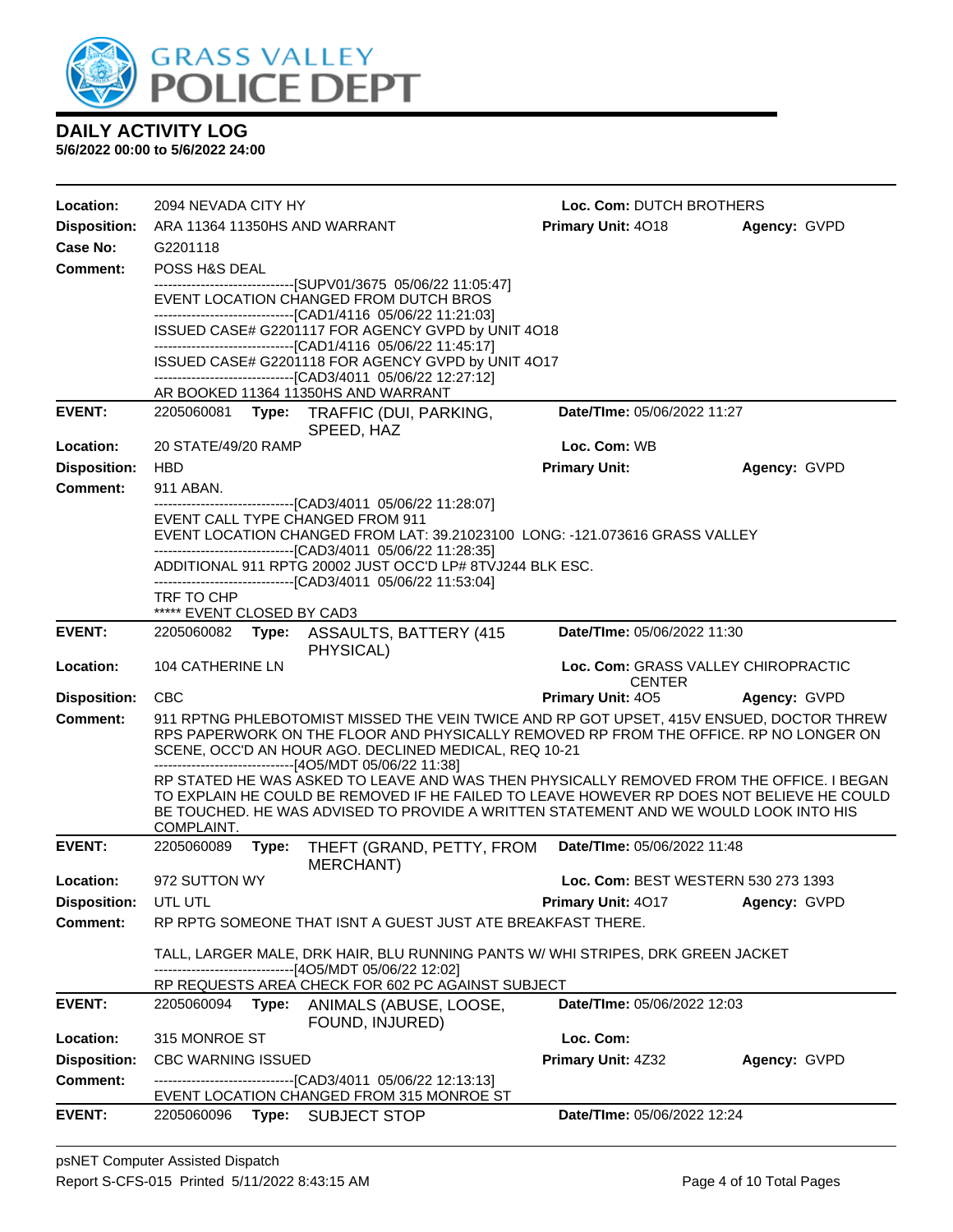

| Location:           | 1008 PLAZA DR                                                   |                                                                                                                                                                              | Loc. Com: FLYERS/EXXON       |                                          |
|---------------------|-----------------------------------------------------------------|------------------------------------------------------------------------------------------------------------------------------------------------------------------------------|------------------------------|------------------------------------------|
| <b>Disposition:</b> | CBC 98T 602 ADVISED                                             |                                                                                                                                                                              | Primary Unit: 4017           | Agency: GVPD                             |
| <b>Comment:</b>     | OW SU                                                           |                                                                                                                                                                              |                              |                                          |
|                     |                                                                 | ------------------------[CAD3/4011 05/06/22 12:24:33]<br>EVENT LOCATION CHANGED FROM 1008 PLAZA                                                                              |                              |                                          |
| <b>EVENT:</b>       |                                                                 |                                                                                                                                                                              | Date/TIme: 05/06/2022 12:31  |                                          |
| Location:           | 1020 WHISPERING PINES LN # F                                    |                                                                                                                                                                              | Loc. Com: CECIL CONSTRUCTION |                                          |
| <b>Disposition:</b> | <b>CBC</b>                                                      |                                                                                                                                                                              | <b>Primary Unit: 405</b>     | Agency: GVPD                             |
| Comment:            |                                                                 | RP REQ CTC TO REPORT EX HUSBAND SENDING RP THREATENING TEXTS                                                                                                                 |                              |                                          |
| <b>EVENT:</b>       | 2205060098<br>Type:                                             | <b>FOLLOWUP</b>                                                                                                                                                              | Date/TIme: 05/06/2022 12:49  |                                          |
| Location:           | 129 S AUBURN ST                                                 |                                                                                                                                                                              |                              | Loc. Com: GRASS VALLEY POLICE DEPARTMENT |
| <b>Disposition:</b> | <b>RPT</b>                                                      |                                                                                                                                                                              | Primary Unit: 405            | Agency: GVPD                             |
| <b>Case No:</b>     | G2201119                                                        |                                                                                                                                                                              |                              |                                          |
| Comment:            |                                                                 | -------------------------------[CAD3/4011 05/06/22 12:55:12]<br>ISSUED CASE# G2201119 FOR AGENCY GVPD by UNIT 4O5<br>---------------------[SUPV01/3675_05/06/22_12:57:52]    |                              |                                          |
|                     | EVENT LOCATION CHANGED FROM GVPD                                |                                                                                                                                                                              |                              |                                          |
| <b>EVENT:</b>       | 2205060100                                                      | Type: DISTURBANCE (NOISE,<br>MUSIC, VERBAL, BARKI                                                                                                                            | Date/TIme: 05/06/2022 12:55  |                                          |
| Location:           | 122 MILL ST                                                     |                                                                                                                                                                              | Loc. Com:                    |                                          |
| <b>Disposition:</b> | CBC INFO TO 4O2 FOR FU                                          |                                                                                                                                                                              | Primary Unit: 4017           | Agency: GVPD                             |
| <b>Comment:</b>     | <b>BRINGING EMPLOYEE FLOWERS</b>                                | RP RPTNG MALE SUBJ SITTING ON A BENCH OUTSIDE ACROSS THE STREET, YELLING AT PEOPLE AND<br>SCARING CUSTOMERS. RP STATED SUBJ HAS BEEN COMING IN THE STORE IN THE EVENINGS AND |                              |                                          |
|                     | SUBJ MOVING TWD CAKE                                            | -------------------------------[CAD1/4116 05/06/22 12:59:44]                                                                                                                 |                              |                                          |
| <b>EVENT:</b>       |                                                                 | 2205060106 Type: CITIZEN ASSIST (CIVIL<br>STANDBY'S, LOCKOUT                                                                                                                 | Date/TIme: 05/06/2022 13:07  |                                          |
| Location:           | 524 SAINT PATRICKS DR                                           |                                                                                                                                                                              | Loc. Com:                    |                                          |
| <b>Disposition:</b> | CBC                                                             |                                                                                                                                                                              | Primary Unit: 405            | Agency: GVPD                             |
| <b>Comment:</b>     |                                                                 | RP IN GVPD LOBBY REQ CTC TO REPORT ONGOING NEIGHBOR ISSUES                                                                                                                   |                              |                                          |
|                     | PROVIDED.                                                       | ----------------------[4O5/MDT 05/06/22 13:50]<br>RP ADVISES HE IS UPSET NEIGHBOR AFFIXED THEIR FENCE TO HIS AGAINST HIS REQUEST. INFO                                       |                              |                                          |
| <b>EVENT:</b>       | 2205060111                                                      | Type: 911 UNKNOWN<br>(HANGUPS, ABAN'S)                                                                                                                                       | Date/TIme: 05/06/2022 13:27  |                                          |
| Location:           | LAT: 39.20613300 LONG: -121.067994                              |                                                                                                                                                                              | Loc. Com:                    |                                          |
| <b>Disposition:</b> | HBD                                                             |                                                                                                                                                                              | <b>Primary Unit:</b>         | Agency: GVPD                             |
| Comment:            | 911 ABANDON                                                     |                                                                                                                                                                              |                              |                                          |
|                     | ON CALL BACK, NEG ANSWER, LEFT VM<br>***** EVENT CLOSED BY CAD3 | ------------------------[CAD1/4116 05/06/22 13:32:58]                                                                                                                        |                              |                                          |
| <b>EVENT:</b>       | 2205060116<br>Type:                                             | ALCOHOL RELATED<br>(EXCEPTION OF DUI)                                                                                                                                        | Date/TIme: 05/06/2022 13:51  |                                          |
| Location:           | 867 SUTTON WY                                                   |                                                                                                                                                                              | Loc. Com: SAFEWAY            |                                          |
| <b>Disposition:</b> | UTL UTL                                                         |                                                                                                                                                                              | Primary Unit: 401            | Agency: GVPD                             |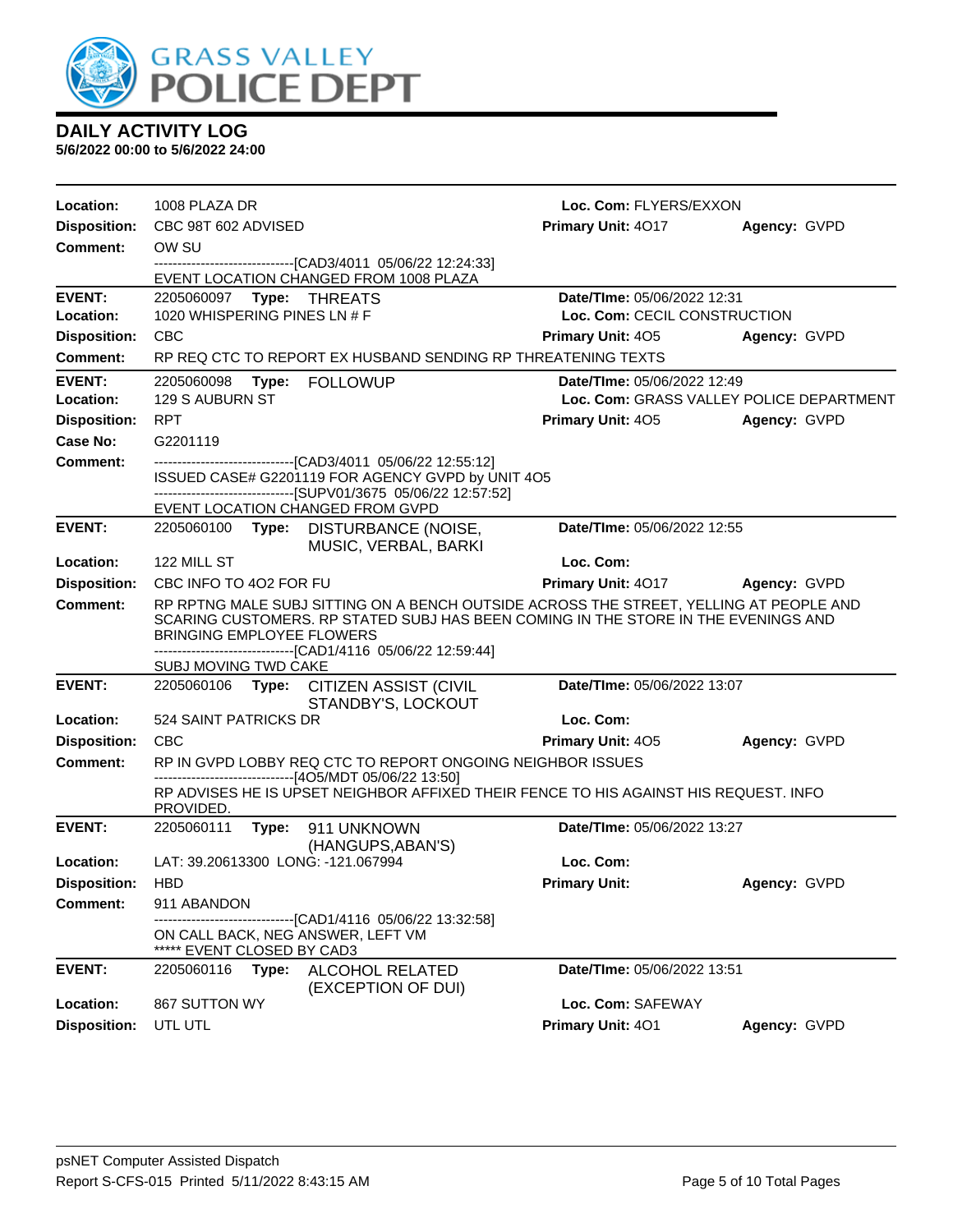

| <b>Comment:</b>                        | HBD MALE SUBJ KEEPS STEALING BEERS FROM THE BNS.                                                                                                                         |                                   |              |
|----------------------------------------|--------------------------------------------------------------------------------------------------------------------------------------------------------------------------|-----------------------------------|--------------|
|                                        | DIRTY LIGHT GREY SWEATSHIRT, JEANS                                                                                                                                       |                                   |              |
|                                        | --------------------------------[CAD3/4011 05/06/22 13:52:15]<br>NEAR THE NAIL SALON NOW.                                                                                |                                   |              |
|                                        | --------------------------------[CAD3/4011 05/06/22 13:53:26]                                                                                                            |                                   |              |
|                                        | BNS NOT WILLING TO PRESS CHARGES FOR THE THEFT. JUST WANT HIM TO LEAVE THE AREA AND STOP<br><b>STEALING ALC</b>                                                          |                                   |              |
| <b>EVENT:</b>                          | 2205060128 Type: PUBLIC WORKS - MISC CALLS                                                                                                                               | Date/TIme: 05/06/2022 14:24       |              |
| Location:<br><b>Disposition:</b>       | 302 RAILROAD AV<br><b>HBD</b>                                                                                                                                            | Loc. Com:<br><b>Primary Unit:</b> | Agency: GVPD |
| Comment:                               | 911 RPTNG OIL ON RDWY, RP STATED IT MADE HIM "SWERVE" IN HIS VEH                                                                                                         |                                   |              |
|                                        | -------------------------------[CAD3/4011 05/06/22 14:26:19]                                                                                                             |                                   |              |
|                                        | 10-39 PWW<br>***** EVENT CLOSED BY CAD3                                                                                                                                  |                                   |              |
| <b>EVENT:</b>                          | 2205060129 Type: TRAFFIC (DUI, PARKING,<br>SPEED, HAZ                                                                                                                    | Date/TIme: 05/06/2022 14:38       |              |
| Location:                              | 100 BLK NEAL ST                                                                                                                                                          | Loc. Com:                         |              |
| <b>Disposition:</b>                    | <b>CBC</b>                                                                                                                                                               | <b>Primary Unit: 401</b>          | Agency: GVPD |
| Comment:                               | VEHICLES PARKED ILLEGALLY IN FRONT OF THIRSTY BARREL AT PAID PARKING LOT. PW REQUIRES THEM<br>MOVED.                                                                     |                                   |              |
|                                        | -------------------------------[MERGED CAD3/4011 05/06/2022 14:48:06]                                                                                                    |                                   |              |
|                                        | MERGED 2205060132 TYPE: VEH<br>LOCATION: 100 BLK NEAL                                                                                                                    |                                   |              |
|                                        | RP:                                                                                                                                                                      |                                   |              |
| <b>EVENT:</b>                          | <b>COMMENTS: OW TWO VEHS</b><br>2205060132 Type: VEH CITES, VIN, TOWS, DUI                                                                                               | Date/TIme: 05/06/2022 14:45       |              |
| Location:                              | 100 BLK NEAL                                                                                                                                                             | Loc. Com:                         |              |
| <b>Disposition:</b>                    | MERGED 2205060129                                                                                                                                                        | Primary Unit: 401                 | Agency: GVPD |
| <b>Comment:</b>                        | OW TWO VEHS<br>***** EVENT CLOSED BY CAD3 WITH COMMENT-2205060129                                                                                                        |                                   |              |
| <b>EVENT:</b>                          | 2205060141 Type: FRAUD                                                                                                                                                   | Date/TIme: 05/06/2022 15:22       |              |
| Location:                              | 275 DORSEY DR # 61                                                                                                                                                       | Loc. Com:                         |              |
| <b>Disposition:</b>                    | <b>CBC</b>                                                                                                                                                               | <b>Primary Unit: 405</b>          | Agency: GVPD |
| <b>Comment:</b>                        | RP RPTNG BEING FRAUDED AND DEMANDING TO SPEAK TO A DETECTIVE TO PING THE FB LOCATION OF<br>THE FRAUDSTERS. RP ADVISED OF 911 USE AND PROVIDED WITH BUSINESS LINE NUMBER. |                                   |              |
|                                        | -------------------------------[4O5/MDT 05/06/22 15:43]                                                                                                                  |                                   |              |
|                                        | ADVISED TO REPORT SCAMMERS TO FACEBOOK.                                                                                                                                  |                                   |              |
| <b>EVENT:</b>                          | 2205060144 Type: TRAFFIC (DUI, PARKING,<br>SPEED, HAZ                                                                                                                    | Date/TIme: 05/06/2022 15:34       |              |
| Location:                              | EA MAIN ST/EA BERRYHILL DR                                                                                                                                               | Loc. Com:                         |              |
| <b>Disposition:</b>                    | <b>CBC</b>                                                                                                                                                               | <b>Primary Unit: 4S5</b>          | Agency: GVPD |
| <b>Comment:</b>                        | DEBRIS IN ROADWAY<br>-----------------------[CAD3/4011_05/06/22 15:34:23]                                                                                                |                                   |              |
|                                        | EVENT LOCATION CHANGED FROM E MAIN/ BERRYHILL                                                                                                                            |                                   |              |
| <b>EVENT:</b>                          | 2205060145 <b>Type:</b><br><b>TRESPASS</b>                                                                                                                               | Date/TIme: 05/06/2022 15:55       |              |
| Location:                              | 867 SUTTON WY                                                                                                                                                            | Loc. Com: SAFEWAY                 |              |
| <b>Disposition:</b><br><b>Case No:</b> | ARA BOOKED 11550<br>G2201121                                                                                                                                             | <b>Primary Unit: 401</b>          | Agency: GVPD |
| <b>Comment:</b>                        | SUBJ RETURNED, RP REQ HE BE REMOVED                                                                                                                                      |                                   |              |
|                                        | -------------------------------[CAD3/4011 05/06/22 16:23:53]                                                                                                             |                                   |              |
|                                        | ISSUED CASE# G2201121 FOR AGENCY GVPD by UNIT 4O1                                                                                                                        |                                   |              |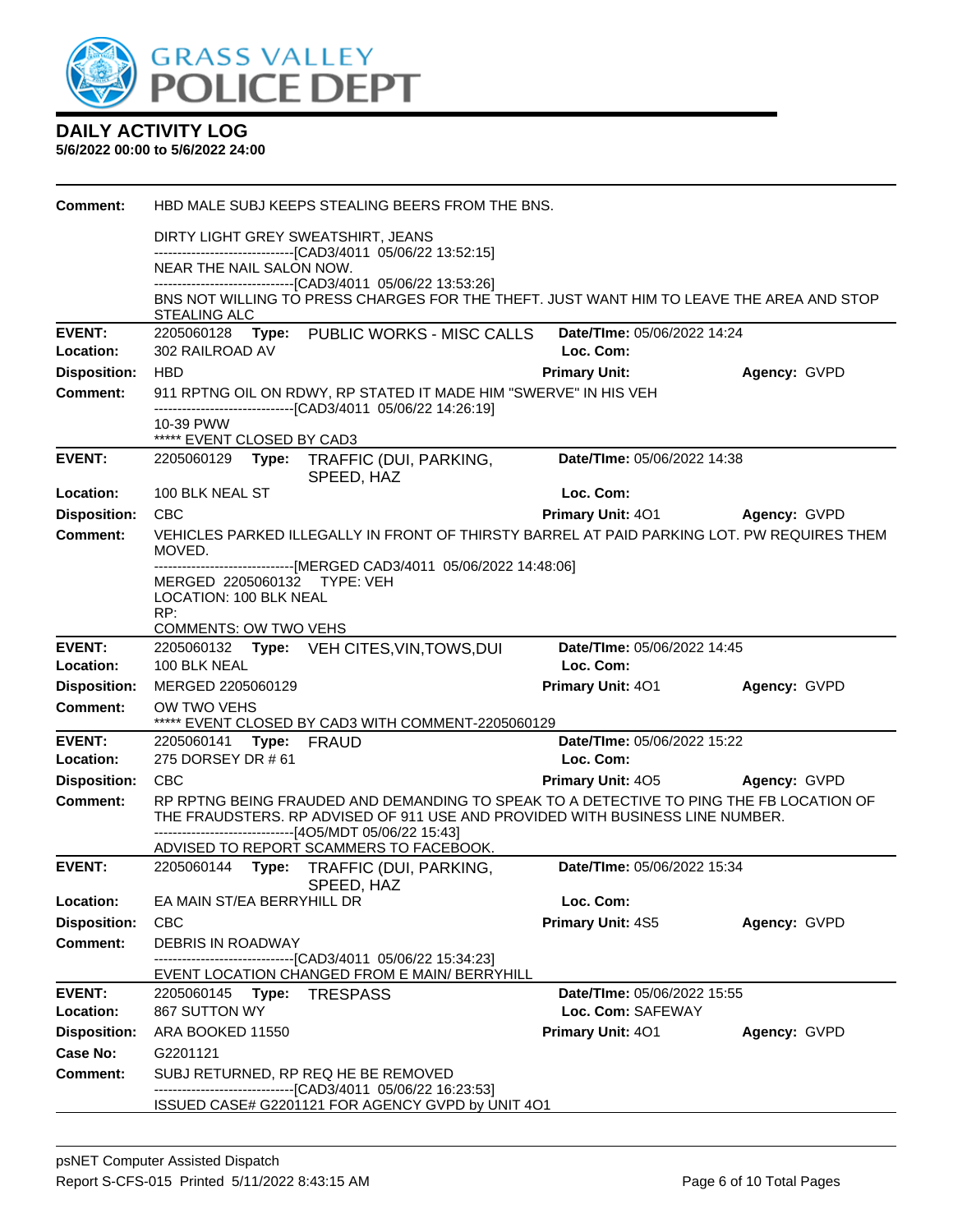

| <b>EVENT:</b>       | 2205060151                    |       | Type: ALARMS (SILENT, AUDIBLE,<br><b>COMMERCIAL, RES</b>                                                                                                                                                                    | Date/TIme: 05/06/2022 16:36 |              |
|---------------------|-------------------------------|-------|-----------------------------------------------------------------------------------------------------------------------------------------------------------------------------------------------------------------------------|-----------------------------|--------------|
| Location:           | 928 TAYLORVILLE RD            |       |                                                                                                                                                                                                                             | Loc. Com: C&D CONTRACTORS   |              |
| <b>Disposition:</b> | <b>CBC</b>                    |       |                                                                                                                                                                                                                             | Primary Unit: 403           | Agency: GVPD |
| <b>Comment:</b>     |                               |       | OP 039/ AUD/ OFFICE INFRARED AND ENTRY EXIT DOORS/ RESP PENDING                                                                                                                                                             |                             |              |
|                     | IF ANYTHING AMISS.            |       | ------------------------------[4O3/MDT 05/06/22 16:58]<br>CONTACT MADE WITH EMPLOYEE CHRIS EXITING FOR THE NIGHT. ADVISED BUILDING SECURE. WILL CALL                                                                        |                             |              |
| <b>EVENT:</b>       | 2205060153 Type:              |       | 911 UNKNOWN<br>(HANGUPS, ABAN'S)                                                                                                                                                                                            | Date/TIme: 05/06/2022 16:45 |              |
| Location:           | 3 ROCKWOOD DR                 |       |                                                                                                                                                                                                                             | Loc. Com:                   |              |
| <b>Disposition:</b> | CBC LOG PER 4S5               |       |                                                                                                                                                                                                                             | Primary Unit: 4018          | Agency: GVPD |
| <b>Comment:</b>     |                               |       | 911 ACCIDENTAL ELDERLY FEMALE CONFUSED AND STATED CALLED IN ERROR                                                                                                                                                           |                             |              |
|                     |                               |       | --------------------------------[CAD1/4106 05/06/22 16:45:19]<br>HIST OF MEDICAL/ 911 FROM LISTED AND NUM                                                                                                                   |                             |              |
| <b>EVENT:</b>       | 2205060160                    |       | Type: FOOT PATROL                                                                                                                                                                                                           | Date/TIme: 05/06/2022 17:08 |              |
| <b>Disposition:</b> | <b>CBC</b>                    |       |                                                                                                                                                                                                                             | Primary Unit: 403           | Agency: GVPD |
| <b>Comment:</b>     |                               |       |                                                                                                                                                                                                                             |                             |              |
| <b>EVENT:</b>       | 2205060162                    | Type: | ALARMS (SILENT, AUDIBLE,<br><b>COMMERCIAL, RES</b>                                                                                                                                                                          | Date/TIme: 05/06/2022 17:37 |              |
| Location:           | 333 CROWN POINT CR # 125      |       |                                                                                                                                                                                                                             | Loc. Com:                   |              |
| <b>Disposition:</b> | <b>CBC SECURE</b>             |       |                                                                                                                                                                                                                             | Primary Unit: 401           | Agency: GVPD |
| <b>Comment:</b>     | AUD, FRONT DOOR, NEG RESP     |       |                                                                                                                                                                                                                             |                             |              |
|                     | UNK BUSINESS NAME             |       | --------------------------[CAD1/4106 05/06/22 17:37:06]                                                                                                                                                                     |                             |              |
| <b>EVENT:</b>       |                               |       | 2205060165 Type: TRAFFIC (DUI, PARKING,<br>SPEED, HAZ                                                                                                                                                                       | Date/TIme: 05/06/2022 17:53 |              |
| Location:           | <b>CHAPEL ST/SO CHURCH ST</b> |       |                                                                                                                                                                                                                             | Loc. Com:                   |              |
| <b>Disposition:</b> | <b>CBC ROADWAY CLEAR</b>      |       |                                                                                                                                                                                                                             | Primary Unit: 4018          | Agency: GVPD |
| <b>Comment:</b>     | SOMEONE IS IN THE VEH         |       | RP REPORTING MAROON VAN WITH FLASHERS ON BLOCKING THE ROAD. PER RP POSS VEH ISSUES.                                                                                                                                         |                             |              |
|                     |                               |       | --------------------------[CAD1/4106 05/06/22 18:08:58]<br>1039 AAA THEY WILL EXPEDITE DUE TO VEH BLOCKING                                                                                                                  |                             |              |
| <b>EVENT:</b>       |                               |       | 2205060166    Type: 911    UNKNOWN                                                                                                                                                                                          | Date/TIme: 05/06/2022 17:54 |              |
|                     |                               |       | (HANGUPS, ABAN'S)                                                                                                                                                                                                           |                             |              |
| Location:           | 18 JUAN WY                    |       |                                                                                                                                                                                                                             | Loc. Com:                   |              |
| <b>Disposition:</b> | HBD LOG PER 4S5               |       |                                                                                                                                                                                                                             | <b>Primary Unit:</b>        | Agency: GVPD |
| Comment:            |                               |       | 911 ASKING IF THE PHONES ARE DOWN ADV DISPATCH UNAWARE.PER RP ONLY ABLE TO CALL 911, ADV<br>911 CANNOT CALL SOMEONE FOR HER AND SHE NEEDS TO CTC PHONE COMPANY DUE TO PHONE ISSUES<br>--------[CAD1/4106 05/06/22 17:54:34] |                             |              |
|                     | <b>RP SOUNDS C4</b>           |       | ***** EVENT CLOSED BY CAD1 WITH COMMENT-LOG PER 4S5                                                                                                                                                                         |                             |              |
| <b>EVENT:</b>       | 2205060168                    | Type: | <b>SUSPICIOUS CIRCUMSTANCE</b><br>(VEHICLE, PERSON                                                                                                                                                                          | Date/TIme: 05/06/2022 18:19 |              |
| Location:           | 258 NO AUBURN ST              |       |                                                                                                                                                                                                                             | Loc. Com: ACROSS FROM       |              |
| <b>Disposition:</b> | ARA                           |       |                                                                                                                                                                                                                             | Primary Unit: 401           | Agency: GVPD |
| Case No:            | G2201122                      |       |                                                                                                                                                                                                                             |                             |              |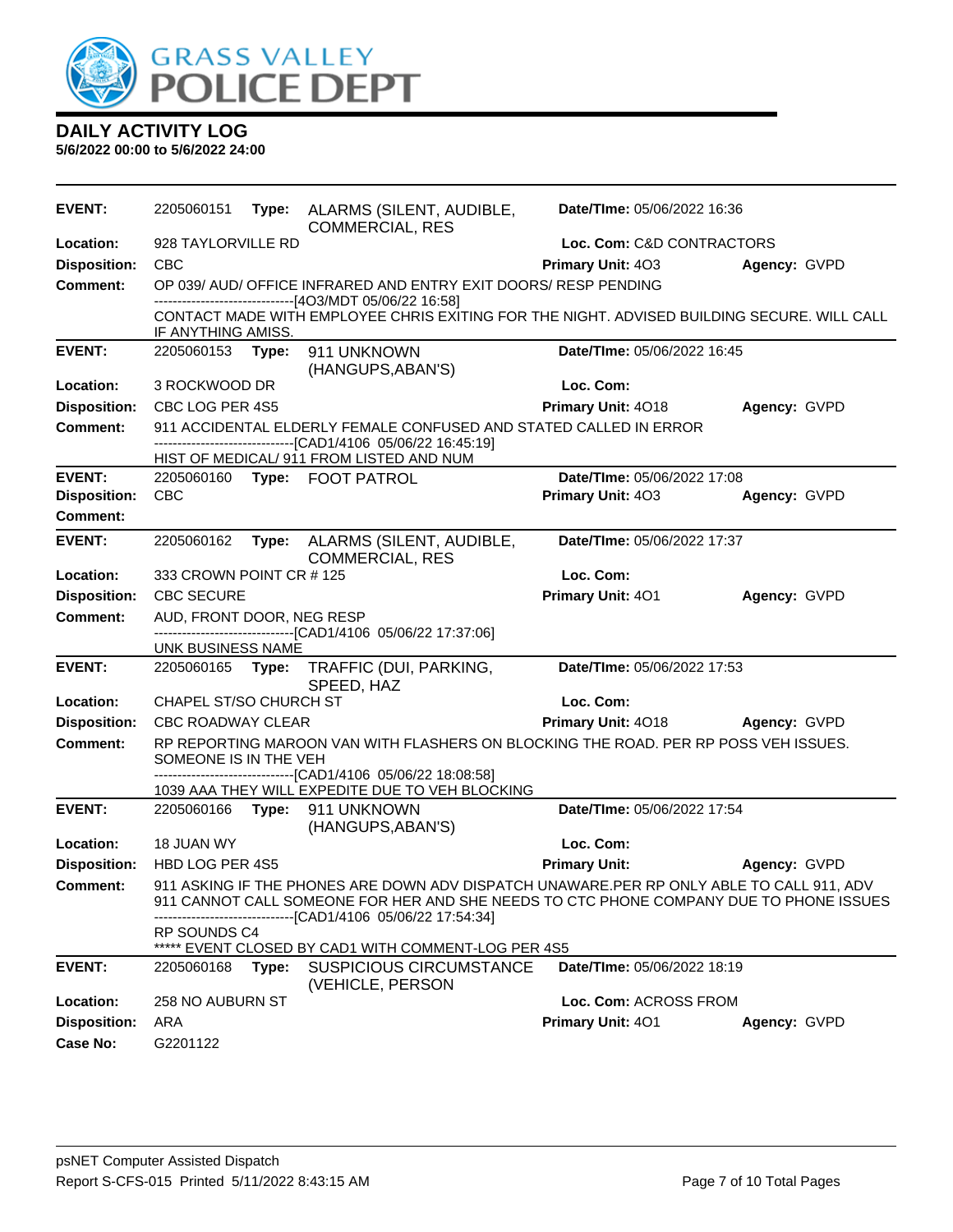

#### **5/6/2022 00:00 to 5/6/2022 24:00**

| Comment:                   |                                    |       | 911 REPORTING 11550 MALE IS ON PROPERTY FOR SALE ACROSS STREET AND WENT THROUGH RPS<br>MAILBOX. SUS IS A WMA WITH HAT, SKATEBOARD AND BACKPACK. NEG WEAPONS SEEN                                                      |                                                          |                                        |
|----------------------------|------------------------------------|-------|-----------------------------------------------------------------------------------------------------------------------------------------------------------------------------------------------------------------------|----------------------------------------------------------|----------------------------------------|
|                            |                                    |       | -------------------------------[CAD1/4106 05/06/22 18:24:43]                                                                                                                                                          |                                                          |                                        |
|                            | <b>VOICED</b>                      |       | --------------------------------[CAD2/3753 05/06/22 18:43:16]                                                                                                                                                         |                                                          |                                        |
|                            |                                    |       | ISSUED CASE# G2201122 FOR AGENCY GVPD by UNIT 4O1<br>--------------------------------[CAD3/3753 05/06/22 19:36:32]                                                                                                    |                                                          |                                        |
|                            |                                    |       | AR WAS ARRESTED AND BOOKED WBCF FOR 647HPC.                                                                                                                                                                           |                                                          |                                        |
| <b>EVENT:</b>              |                                    |       | 2205060172 Type: RESTRAINING ORDERS (TRO,<br>OAH, CUSTODY, C                                                                                                                                                          | Date/TIme: 05/06/2022 18:28                              |                                        |
| Location:                  | 418 E MAIN ST                      |       |                                                                                                                                                                                                                       |                                                          | Loc. Com: GOLD COUNTRY KUBOTA TRACTORS |
| <b>Disposition:</b>        | <b>RPT</b>                         |       |                                                                                                                                                                                                                       | <b>Primary Unit: 4S6</b>                                 | Agency: GVPD                           |
| <b>Case No:</b>            | G2201123                           |       |                                                                                                                                                                                                                       |                                                          |                                        |
| Comment:                   |                                    |       | RP REQ 1021 TO REPORT RO VIOLATION OVER PHONE<br>-------------------------------[CAD3/3753_05/06/22 19:21:29]                                                                                                         |                                                          |                                        |
|                            |                                    |       | ISSUED CASE# G2201123 FOR AGENCY GVPD by UNIT 4S6                                                                                                                                                                     |                                                          |                                        |
| <b>EVENT:</b><br>Location: | 121 BANK ST                        |       |                                                                                                                                                                                                                       | Date/TIme: 05/06/2022 19:22<br>Loc. Com: GOLD MINERS INN |                                        |
| <b>Disposition:</b>        | <b>CBC</b>                         |       |                                                                                                                                                                                                                       | <b>Primary Unit: 403</b>                                 | Agency: GVPD                           |
| <b>Comment:</b>            |                                    |       | -------------------------------[CAD3/3753_05/06/22_19:22:21]                                                                                                                                                          |                                                          |                                        |
|                            |                                    |       | EVENT LOCATION CHANGED FROM 121 BANK ST<br>------------------------------[CAD1/4106 05/06/22 19:22:47]                                                                                                                |                                                          |                                        |
|                            |                                    |       | EVENT CALL TYPE CHANGED FROM ALL                                                                                                                                                                                      |                                                          |                                        |
| <b>EVENT:</b>              |                                    |       | 2205060180 Type: SUSPICIOUS CIRCUMSTANCE<br>(VEHICLE, PERSON                                                                                                                                                          | Date/TIme: 05/06/2022 19:37                              |                                        |
| Location:                  | 107 E MCKNIGHT WY                  |       |                                                                                                                                                                                                                       | Loc. Com: GRASS VALLEY CHEVRON                           |                                        |
| <b>Disposition:</b>        | <b>CBC</b>                         |       |                                                                                                                                                                                                                       | <b>Primary Unit: 4020</b>                                | Agency: GVPD                           |
| <b>Comment:</b>            |                                    |       | RP REQ 1021 TO REPORT TWO SUS MALES IN A BLUE DODGE PICKUP LIC:52758P1 THAT WALKED UP TO A<br>CAR AND PULLED OUT LAW ENFORCEMENT BADGES. OCCURED AT 1730 TODAY. PER RP NEG WEAPONS<br>SEEN UNK WHAT CTC WITH SUBJ WAS |                                                          |                                        |
| <b>EVENT:</b>              | 2205060185 Type:                   |       | <b>CITIZEN ASSIST (CIVIL</b><br>STANDBY'S, LOCKOUT                                                                                                                                                                    | Date/TIme: 05/06/2022 20:16                              |                                        |
| Location:                  | 1262 SUTTON WY                     |       |                                                                                                                                                                                                                       | Loc. Com: HOSPITALITY HOUSE 530 271 7144                 |                                        |
| <b>Disposition:</b>        | <b>CBC CLEARED</b>                 |       |                                                                                                                                                                                                                       | Primary Unit: 4022                                       | Agency: GVPD                           |
| <b>Comment:</b>            | <b>CLEARANCE X1</b>                |       |                                                                                                                                                                                                                       |                                                          |                                        |
| <b>EVENT:</b>              | 2205060188                         | Type: | <b>VEHICLE STOP</b>                                                                                                                                                                                                   | Date/TIme: 05/06/2022 20:29                              |                                        |
| Location:                  | ALTA ST/ALTA VISTA DR              |       |                                                                                                                                                                                                                       | Loc. Com:                                                |                                        |
| <b>Disposition:</b>        | WA                                 |       |                                                                                                                                                                                                                       | <b>Primary Unit: 4D13</b>                                | Agency: GVPD                           |
| <b>Comment:</b>            | License: 7WIV182                   |       |                                                                                                                                                                                                                       |                                                          |                                        |
|                            |                                    |       | -------------------------------[CAD3/3753 05/06/22 20:30:24]<br>EVENT LOCATION CHANGED FROM ALTA ST/ALTA VISTA                                                                                                        |                                                          |                                        |
| <b>EVENT:</b>              | 2205060192 Type:                   |       | 911 UNKNOWN                                                                                                                                                                                                           | Date/TIme: 05/06/2022 20:57                              |                                        |
|                            |                                    |       | (HANGUPS, ABAN'S)                                                                                                                                                                                                     |                                                          |                                        |
| Location:                  | LAT: 39.21528500 LONG: -121.057609 |       |                                                                                                                                                                                                                       | Loc. Com:                                                |                                        |
| <b>Disposition:</b>        | <b>HBD</b>                         |       |                                                                                                                                                                                                                       | <b>Primary Unit:</b>                                     | Agency: GVPD                           |
| <b>Comment:</b>            |                                    |       | 911 HANGUP MULTIPLE SUBJS IN BACKGROUND HEARD<br>--------------------------[CAD1/4106 05/06/22 21:00:18]                                                                                                              |                                                          |                                        |
|                            | <b>NEG HIST W NUM</b>              |       |                                                                                                                                                                                                                       |                                                          |                                        |
|                            | <b>BUSY ON CB</b>                  |       | ------------------------------[CAD1/4106_05/06/22 21:16:10]                                                                                                                                                           |                                                          |                                        |
| <b>EVENT:</b>              | ***** EVENT CLOSED BY CAD3         |       |                                                                                                                                                                                                                       |                                                          |                                        |
|                            | 2205060193                         |       | Type: ALCOHOL RELATED                                                                                                                                                                                                 | Date/TIme: 05/06/2022 20:58                              |                                        |

psNET Computer Assisted Dispatch Report S-CFS-015 Printed 5/11/2022 8:43:15 AM Page 8 of 10 Total Pages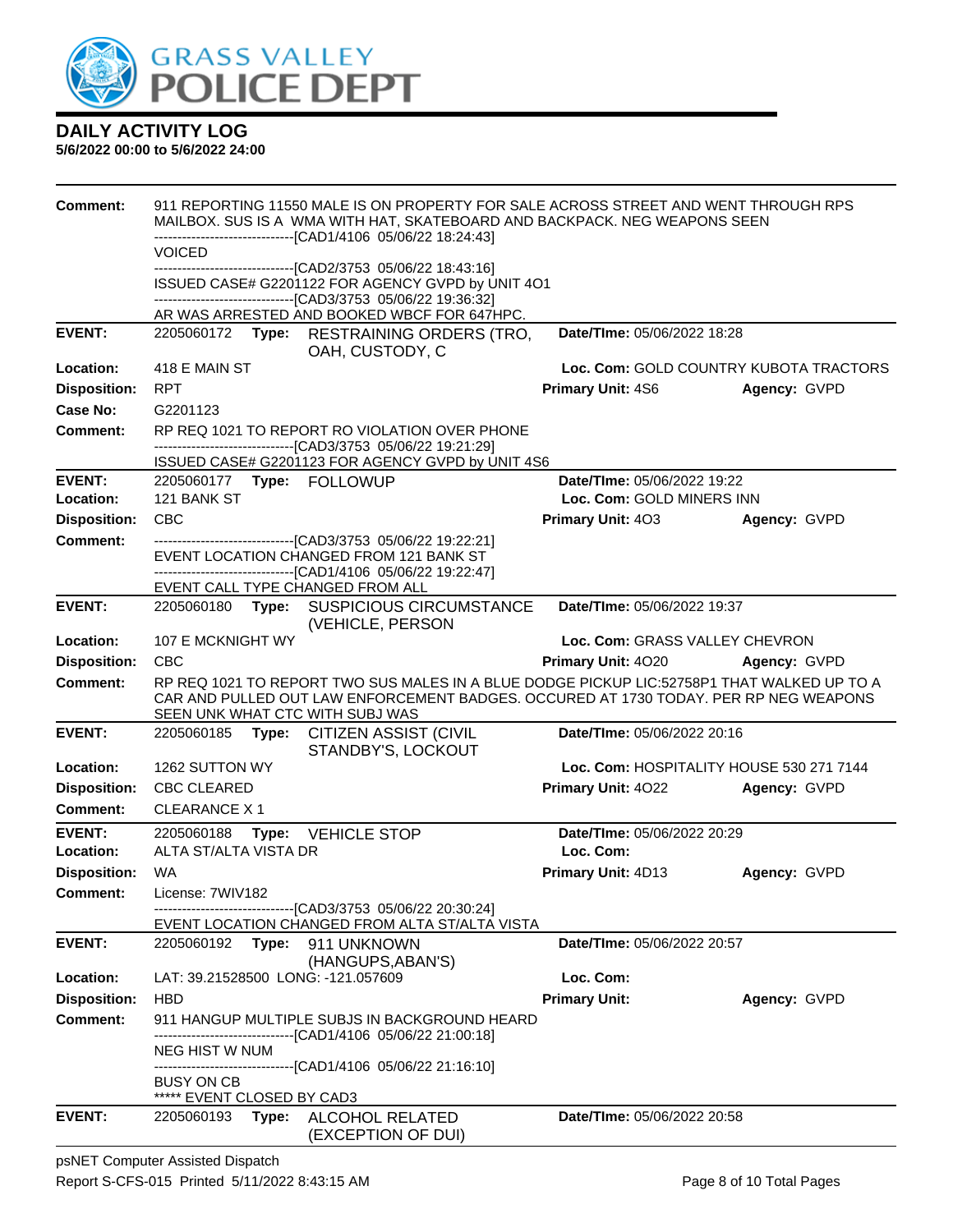

| Location:                  | <b>169 HIGHLANDS CT</b>                                                                                                                                                                                                                                                                                                                                                                      | Loc. Com:                                |                     |  |  |  |
|----------------------------|----------------------------------------------------------------------------------------------------------------------------------------------------------------------------------------------------------------------------------------------------------------------------------------------------------------------------------------------------------------------------------------------|------------------------------------------|---------------------|--|--|--|
| <b>Disposition:</b>        | UTL NO ONE APPEARS TO BE HOME                                                                                                                                                                                                                                                                                                                                                                | <b>Primary Unit: 4022</b>                | <b>Agency: GVPD</b> |  |  |  |
| <b>Comment:</b>            | RP REPORTING FEMALE IS HBD AND IS GOING TO BE DRIVING MULTIPLE JUV TO PROM. PER RP WILL BE IN<br>A GREEN TOYOTA HIGHLANDER PARTIAL PLATE OF 6XX. PER RP THEY WILL BE LEAVING IN 20 MINS TO GO<br>TO NEVADA UNION PROM<br>-----------------------------------[CAD1/4106 05/06/22 20:59:53]<br>PER RP SUBJ ALSO DOESNT HAVE DL<br>-------------------------------[CAD1/4106 05/06/22 21:01:29] |                                          |                     |  |  |  |
|                            | VM LEFT ON CB                                                                                                                                                                                                                                                                                                                                                                                |                                          |                     |  |  |  |
| <b>EVENT:</b>              | 2205060199 Type: VEHICLE STOP                                                                                                                                                                                                                                                                                                                                                                | Date/TIme: 05/06/2022 21:23              |                     |  |  |  |
| Location:                  | 851 SUTTON WY                                                                                                                                                                                                                                                                                                                                                                                | Loc. Com: CULTURE SHOCK YOGURT           |                     |  |  |  |
| <b>Disposition:</b>        | <b>CBC INFO EXCHANGED</b>                                                                                                                                                                                                                                                                                                                                                                    | <b>Primary Unit: 4022</b>                | Agency: GVPD        |  |  |  |
| <b>Comment:</b>            | License: 8HIS250<br>WHI VAN ROLLED INTO ANOTHER VEH, TURNING LEFT ONTO SUTTON<br>---------------------------------[CAD3/3753 05/06/22 21:26:42]<br>EVENT LOCATION CHANGED FROM BRUNSWICK/SUTTON                                                                                                                                                                                              |                                          |                     |  |  |  |
| <b>EVENT:</b>              | 2205060203 Type: 911 UNKNOWN<br>(HANGUPS, ABAN'S)                                                                                                                                                                                                                                                                                                                                            | Date/TIme: 05/06/2022 21:30              |                     |  |  |  |
| Location:                  | 318 PLEASANT ST # A                                                                                                                                                                                                                                                                                                                                                                          | Loc. Com:                                |                     |  |  |  |
| <b>Disposition:</b>        | <b>HBD</b>                                                                                                                                                                                                                                                                                                                                                                                   | <b>Primary Unit:</b>                     | Agency: GVPD        |  |  |  |
| <b>Comment:</b>            | 911 ABAN                                                                                                                                                                                                                                                                                                                                                                                     |                                          |                     |  |  |  |
|                            | -------------------------------[CAD1/4106 05/06/22 21:31:00]<br><b>NEG HIST W NUM</b>                                                                                                                                                                                                                                                                                                        |                                          |                     |  |  |  |
|                            | --------------------------------[CAD1/4106 05/06/22 21:31:40]<br>VM LEFT ON CB                                                                                                                                                                                                                                                                                                               |                                          |                     |  |  |  |
|                            | --------------------------------[CAD1/4106 05/06/22 21:34:03]<br>EVENT LOCATION CHANGED FROM LAT: 39.21734500 LONG: -121.069646 GRASS VALLEY                                                                                                                                                                                                                                                 |                                          |                     |  |  |  |
|                            | -------------------------------[CAD1/4106 05/06/22 21:34:15]<br>RP CALLED BACK ACCIDENTAL SOUNDS C4<br>--------------------------------[CAD1/4106 05/06/22 21:34:55]                                                                                                                                                                                                                         |                                          |                     |  |  |  |
|                            | <b>NEG HIST W LISTED</b><br>***** EVENT CLOSED BY CAD1                                                                                                                                                                                                                                                                                                                                       |                                          |                     |  |  |  |
| <b>EVENT:</b>              | 2205060205<br>Type:<br>ALARMS (SILENT, AUDIBLE,<br><b>COMMERCIAL, RES</b>                                                                                                                                                                                                                                                                                                                    | Date/TIme: 05/06/2022 21:47              |                     |  |  |  |
| Location:                  | 120 YUBA RIVER CT                                                                                                                                                                                                                                                                                                                                                                            | Loc. Com: TRACTOR SUPPLY                 |                     |  |  |  |
| <b>Disposition:</b>        | FA BLDG SECURE/UNK REASON                                                                                                                                                                                                                                                                                                                                                                    | <b>Primary Unit: 4022</b>                | Agency: GVPD        |  |  |  |
| <b>Comment:</b>            | AUD, FRONT LEFT BURG ALARM, NEG RESP                                                                                                                                                                                                                                                                                                                                                         |                                          |                     |  |  |  |
|                            | -------------------------------[CAD3/3753_05/06/22_21:47:43]<br>4S6 ADVISED                                                                                                                                                                                                                                                                                                                  |                                          |                     |  |  |  |
| <b>EVENT:</b>              | 2205060213 Type: VEHICLE STOP                                                                                                                                                                                                                                                                                                                                                                | Date/TIme: 05/06/2022 22:34              |                     |  |  |  |
| Location:                  | 200 SIERRA COLLEGE DR                                                                                                                                                                                                                                                                                                                                                                        | Loc. Com:                                |                     |  |  |  |
| <b>Disposition:</b>        | <b>CIT</b>                                                                                                                                                                                                                                                                                                                                                                                   | Primary Unit: 4020                       | Agency: GVPD        |  |  |  |
| <b>Comment:</b>            | License: 3K 642                                                                                                                                                                                                                                                                                                                                                                              |                                          |                     |  |  |  |
|                            | --[CAD3/3753 05/06/22 22:34:09]<br>EVENT LOCATION CHANGED FROM 200 SIERRA COLLEGE                                                                                                                                                                                                                                                                                                            |                                          |                     |  |  |  |
| <b>EVENT:</b>              | 2205060214<br>Type:<br>DISTURBANCE (NOISE,<br>MUSIC, VERBAL, BARKI                                                                                                                                                                                                                                                                                                                           | Date/TIme: 05/06/2022 22:37              |                     |  |  |  |
| Location:                  | 403 MARYLAND DR                                                                                                                                                                                                                                                                                                                                                                              | Loc. Com:                                |                     |  |  |  |
| <b>Disposition:</b>        | UTL                                                                                                                                                                                                                                                                                                                                                                                          | Primary Unit: 4022                       | Agency: GVPD        |  |  |  |
| <b>Comment:</b>            | RP REPORTING 415 LOUD NOISE. LOUD MUSIC COMING FROM ROUND ABOUT AREA. RP WILLING TO SIGN<br>CA, LISTED IS RPS ADDRESS                                                                                                                                                                                                                                                                        |                                          |                     |  |  |  |
| <b>EVENT:</b><br>Location: | 2205060216<br>Type:<br>VEH CITES, VIN, TOWS, DUI<br>310 RAILROAD AV                                                                                                                                                                                                                                                                                                                          | Date/TIme: 05/06/2022 22:56<br>Loc. Com: |                     |  |  |  |